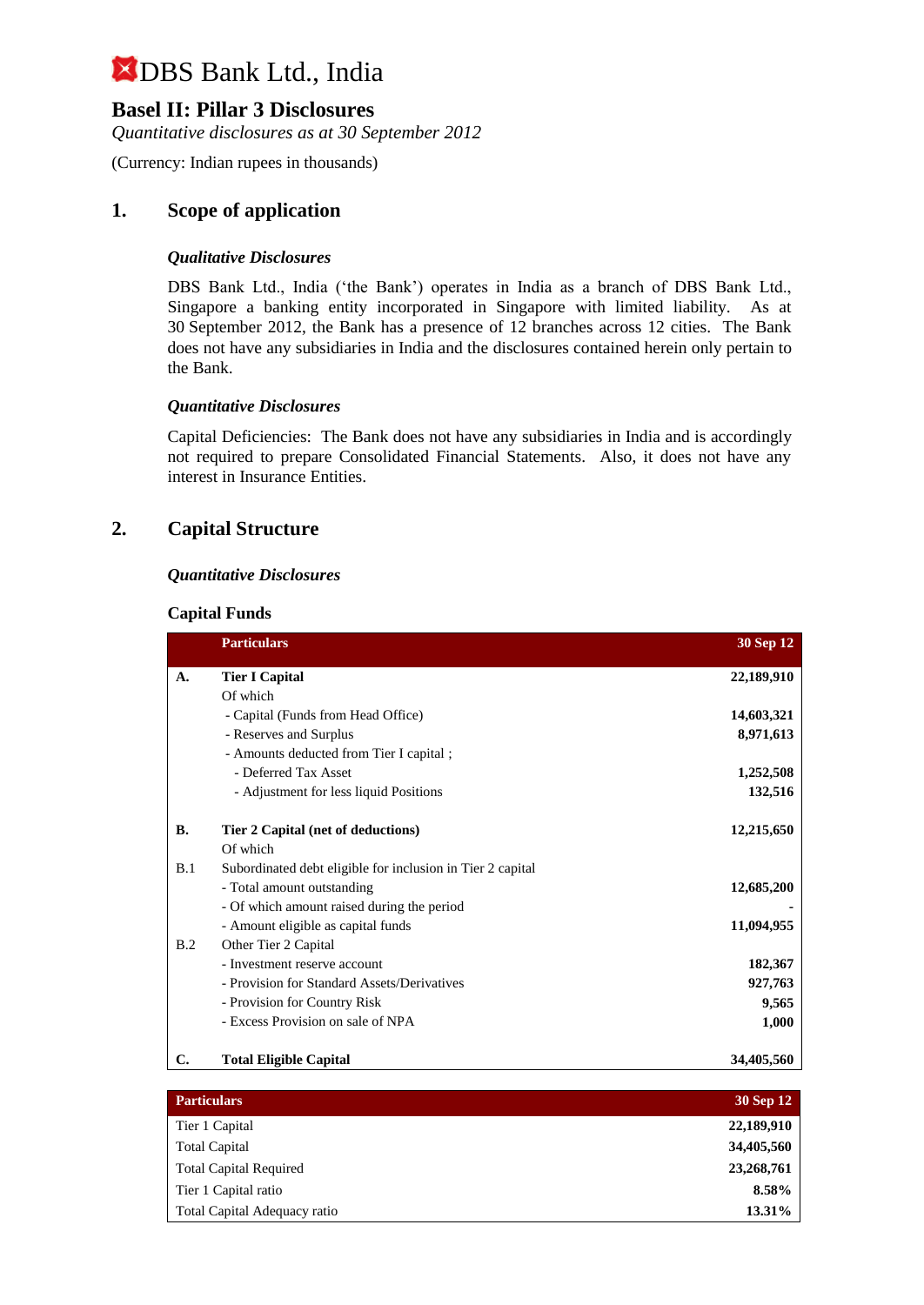## **Basel II: Pillar 3 Disclosures**

*Quantitative disclosures as at 30 September 2012*

(Currency: Indian rupees in thousands)

## **3. Capital Adequacy**

#### *Quantitative disclosures*

|               | <b>Particulars</b>                                                                                                                        | 30 Sep 12            |
|---------------|-------------------------------------------------------------------------------------------------------------------------------------------|----------------------|
| A             | Capital requirements for Credit Risk (Standardised Approach)                                                                              | 17,489,072           |
| B             | Capital requirements for Market Risk (Standardised Duration Approach)<br>- Interest rate risk<br>- Foreign exchange risk<br>- Equity risk | 4,288,961<br>315,000 |
| $\mathcal{C}$ | Capital requirements for Operational risk (Basic Indicator Approach)                                                                      | 1,175,728            |
| D             | Adjustment for Prudential Floor                                                                                                           |                      |
| E             | Capital Adequacy Ratio of the Bank (%)                                                                                                    | 13.31%               |
| F             | Tier $1$ CRAR $(\%)$                                                                                                                      | 8.58%                |

## **4. General Disclosures**

#### **General Disclosures for Credit Risk**

#### *Quantitative Disclosures*

#### **Credit Exposure**

| <b>Particulars</b>          | 30 Sep 12   |
|-----------------------------|-------------|
| Fund Based (Gross Advances) | 137,160,704 |
| Non Fund Based *            | 231,484,166 |

\* The amount includes trade exposures after applying the credit conversion factor and credit equivalent of FX/derivative exposures.

The Bank does not have overseas operations and hence exposures are restricted to the domestic segment.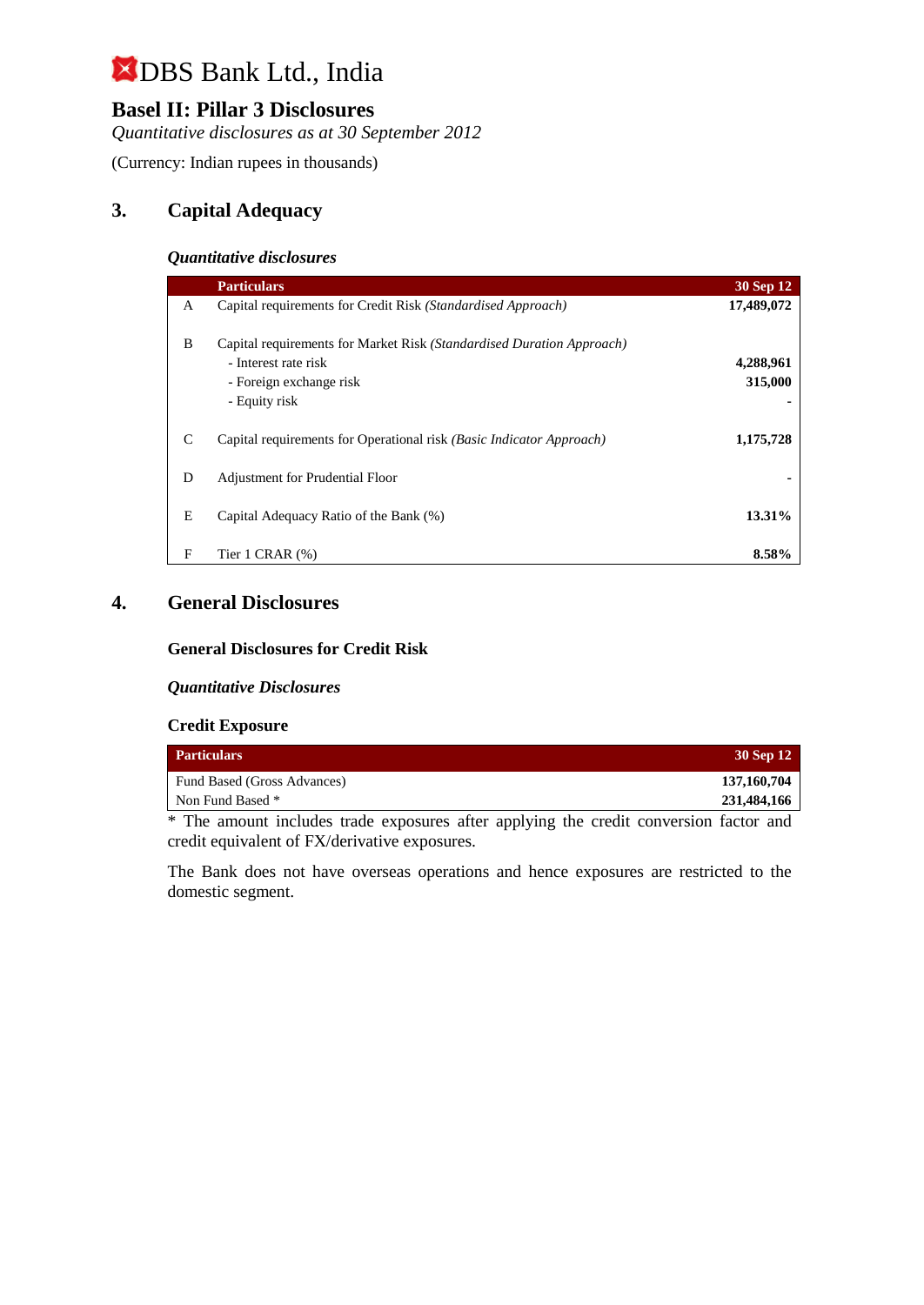## **Basel II: Pillar 3 Disclosures**

*Quantitative disclosures as at 30 September 2012*

(Currency: Indian rupees in thousands)

## **4. General Disclosures** *(Continued)*

#### **Industry wise Exposures (Fund Based Advances)**

| <b>Industry</b>                                  | 30 Sep 12   |
|--------------------------------------------------|-------------|
| Petroleum, Coal Products and Nuclear Fuels       | 18,646,683  |
| Construction                                     | 11,122,154  |
| Iron and Steel                                   | 8,120,216   |
| Engineering                                      | 7,632,935   |
| Mining and Quarrying                             | 5,928,987   |
| <b>Drugs and Pharmaceuticals</b>                 | 5,914,300   |
| Other Metal and Metal Products                   | 5,444,191   |
| <b>Chemicals and Chemical Products</b>           | 4,982,211   |
| Vehicles, Vehicle Parts and Transport Equipments | 4,736,700   |
| <b>Beverages</b>                                 | 3,422,814   |
| <b>Textiles</b>                                  | 2,768,216   |
| Roadways                                         | 2,494,530   |
| Food processing                                  | 2,419,229   |
| Paper and Paper Products                         | 2,400,736   |
| Energy                                           | 1,912,667   |
| Electricity                                      | 1,866,450   |
| Electronics                                      | 1,540,658   |
| Glass & Glassware                                | 1,150,000   |
| Rubber, Plastic and their Products               | 865,993     |
| Telecommunication                                | 695,884     |
| Coal                                             | 500,000     |
| Wood and Wood Products                           | 240,000     |
| Tea                                              | 202,094     |
| <b>Cement and Cement Products</b>                | 144,023     |
| Leather and Leather products                     | 121,819     |
| Silk                                             | 100,000     |
| Oil (storage and pipeline)                       | 91,535      |
| Petro-chemicals                                  | 51,294      |
| Coffee                                           | 44,927      |
| <b>Residual Advances</b>                         | 1,007       |
| <b>Other Industries</b>                          | 41,598,451  |
| <b>Total Credit Exposure</b>                     | 137,160,704 |

#### **Industry wise Exposures (Non - Fund Based)\***

| <b>Industry</b>                       | 30 Sep 12   |
|---------------------------------------|-------------|
|                                       |             |
| Bank                                  | 159,170,427 |
| Manufacturing                         | 6,179,377   |
| Chemicals, Dyes, Paints, etc.         | 4,872,630   |
| <b>Other Metal and Metal Products</b> | 3,856,861   |
| Trading                               | 3,819,730   |
| Petroleum                             | 3,661,911   |
| Telecommunications                    | 3,294,102   |
| Construction                          | 3,153,153   |
| Iron and Steel                        | 2,977,858   |
| <b>NBFCs</b>                          | 2,973,302   |
| Petro-chemicals                       | 2,945,450   |
| Engineering                           | 2,226,127   |
| Drugs and Pharmaceuticals             | 2,214,745   |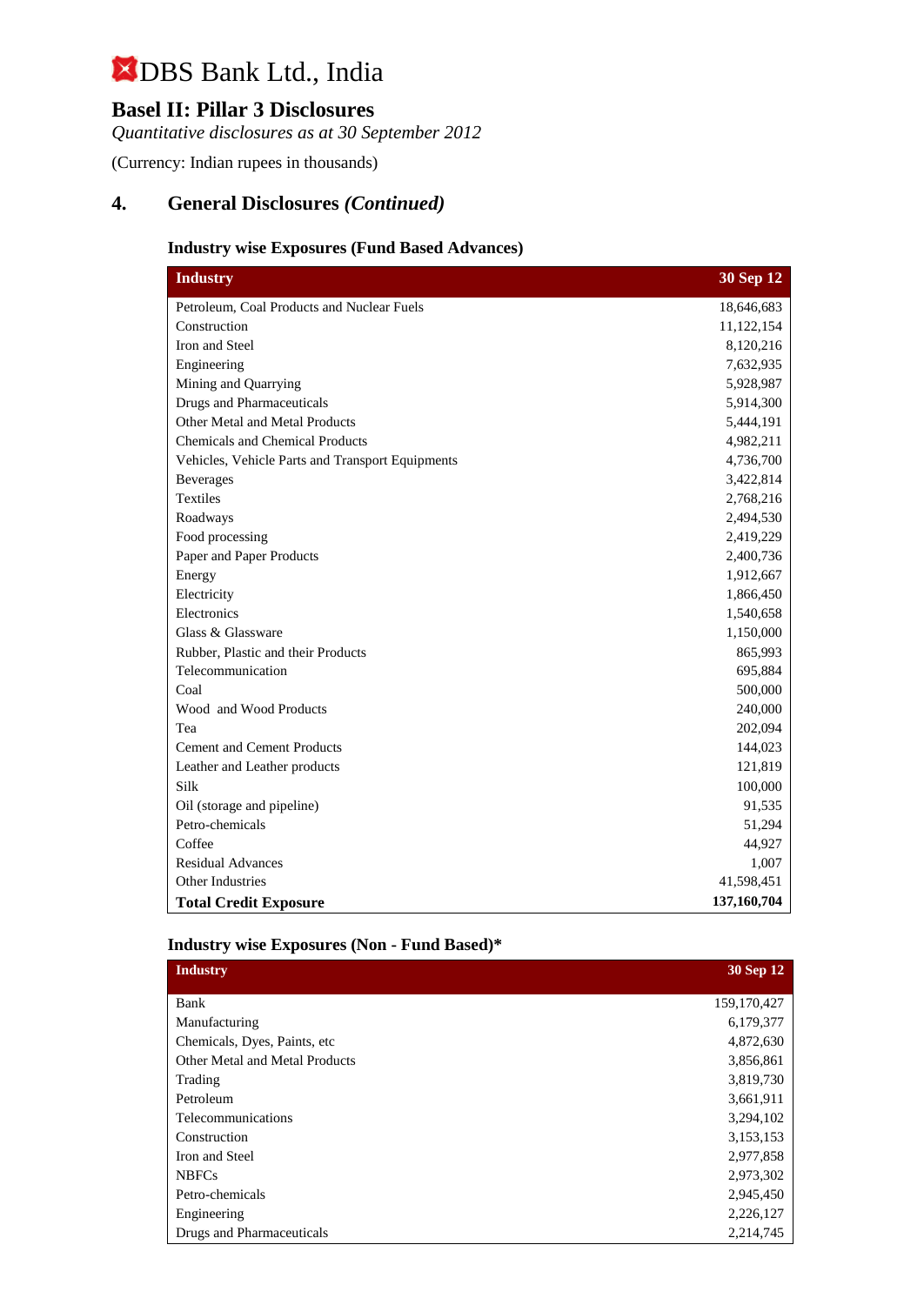## **Basel II: Pillar 3 Disclosures**

*Quantitative disclosures as at 30 September 2012*

(Currency: Indian rupees in thousands)

## **4. General Disclosures** *(Continued)*

## **Industry wise Exposures (Non - Fund Based)\*** *(Continued)*

| Industry                                         | 30 Sep 12   |
|--------------------------------------------------|-------------|
| Services                                         | 1,979,860   |
| Information & Technology/Communication           | 1,777,930   |
| Infrastructure                                   | 1,686,944   |
| Power                                            | 1,682,063   |
| Vehicles, Vehicle Parts and Transport Equipments | 1,640,889   |
| Fertilisers                                      | 1,638,936   |
| Automobiles including trucks                     | 1,618,129   |
| Computer Software                                | 1,460,385   |
| <b>Textiles</b>                                  | 1,388,212   |
| Cement and Cement Products                       | 1,373,142   |
| Electricity                                      | 1,366,689   |
| Food Processing                                  | 1,179,521   |
| Rubber, Plastic and their Products               | 1,115,045   |
| Hospitality                                      | 1,068,453   |
| Commodities                                      | 627,433     |
| Beverage                                         | 561,482     |
| Paper & Paper Products                           | 428,006     |
| Gas/LNG (storage and pipeline)                   | 415,620     |
| Glass & Glassware                                | 368,028     |
| Coal                                             | 235,833     |
| Roadways                                         | 233,667     |
| Mining                                           | 198,471     |
| Shipping                                         | 175,455     |
| Infrastructure                                   | 145,244     |
| Agriculture & allied activities                  | 100,869     |
| <b>Real Estate</b>                               | 100,846     |
| Electronics                                      | 92,492      |
| Energy                                           | 81,538      |
| Other Industries                                 | 5,397,311   |
| <b>Total Credit Exposure</b>                     | 231,484,166 |

\* The amount includes trade exposures and Foreign exchange and derivative exposures.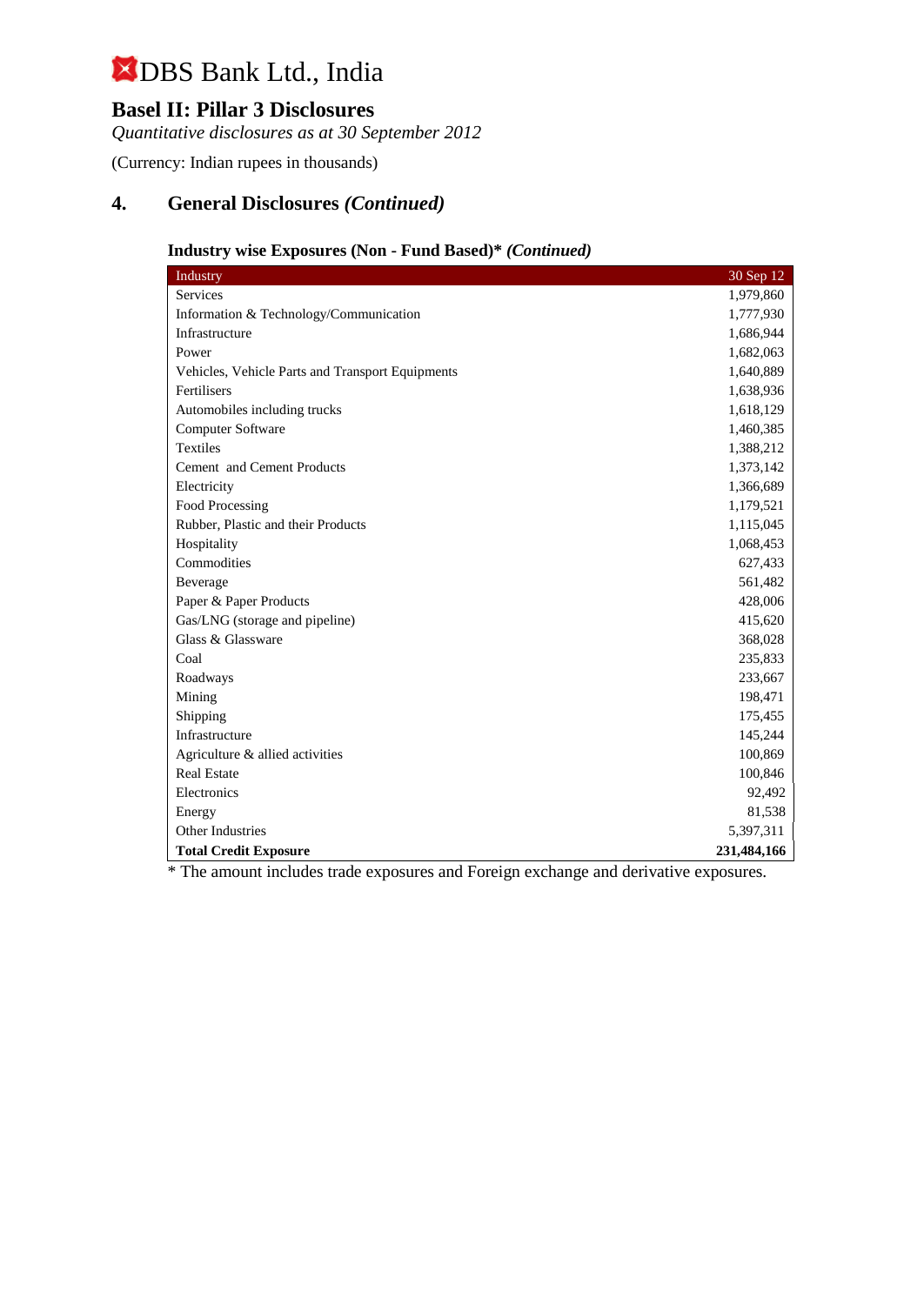## **Basel II: Pillar 3 Disclosures**

*Quantitative disclosures as at 30 September 2012*

(Currency: Indian rupees in thousands)

## **4. General Disclosures** *(Continued)*

#### **Maturity of Assets as at 30 Sep 2012**

| <b>Particulars</b>   | Cash                     | <b>Balance with</b><br><b>RBI</b> | <b>Balance with</b><br><b>Banks</b> | <b>Investments</b> | <b>Loans &amp; Advances</b> | <b>Fixed Assets</b>      | <b>Other Assets</b> |
|----------------------|--------------------------|-----------------------------------|-------------------------------------|--------------------|-----------------------------|--------------------------|---------------------|
| 1 day                | 37,063                   | 58,759                            | 1,230,970                           | 527,984            | 9,056,562                   |                          | 126,572             |
| $2-7$ days           | $\overline{\phantom{a}}$ | 2,001,740                         | $\overline{\phantom{a}}$            | 56,791,757         | 4,637,233                   | $\overline{\phantom{a}}$ | 203,643             |
| $8-14$ Days          | $\overline{\phantom{0}}$ | 471,316                           | $\qquad \qquad \blacksquare$        | 3,479,802          | 9,558,927                   | $\overline{\phantom{0}}$ | 77,221              |
| $15-28$ Days         |                          | 506,740                           | $\overline{\phantom{a}}$            | 3,471,956          | 21,871,973                  | $\overline{\phantom{0}}$ | 163,897             |
| 29 Days-3 Months     | $\overline{\phantom{a}}$ | 1,055,369                         | ۰                                   | 45,789,218         | 30,137,839                  |                          | 517,696             |
| 3–6 Months           | $\overline{\phantom{0}}$ | 235,193                           | $\overline{\phantom{a}}$            | 24,012,707         | 26,015,175                  | $\overline{\phantom{0}}$ | 325,837             |
| $6$ Months $-1$ Year | $\overline{\phantom{a}}$ | 788,266                           | $\overline{\phantom{a}}$            | 8,430,441          | 10,463,289                  | $\overline{\phantom{0}}$ | 142,055             |
| $1-3$ Years          | $\overline{\phantom{a}}$ | 432,779                           | ۰                                   | 10,366,121         | 12,590,950                  | $\overline{\phantom{a}}$ | 278,652             |
| $3-5$ Years          |                          | 135,299                           | $\overline{\phantom{0}}$            | 775,144            | 8,843,807                   | $\overline{\phantom{a}}$ | 289,023             |
| Over 5Years          | $\overline{\phantom{a}}$ | 3,634,534                         |                                     | 20,439,493         | 1,794,500                   | 411,556                  | 88,530,531          |
| <b>Total</b>         | 37,063                   | 9,319,995                         | 1,230,970                           | 174,084,623        | 134,970,254                 | 411,556                  | 90,655,126          |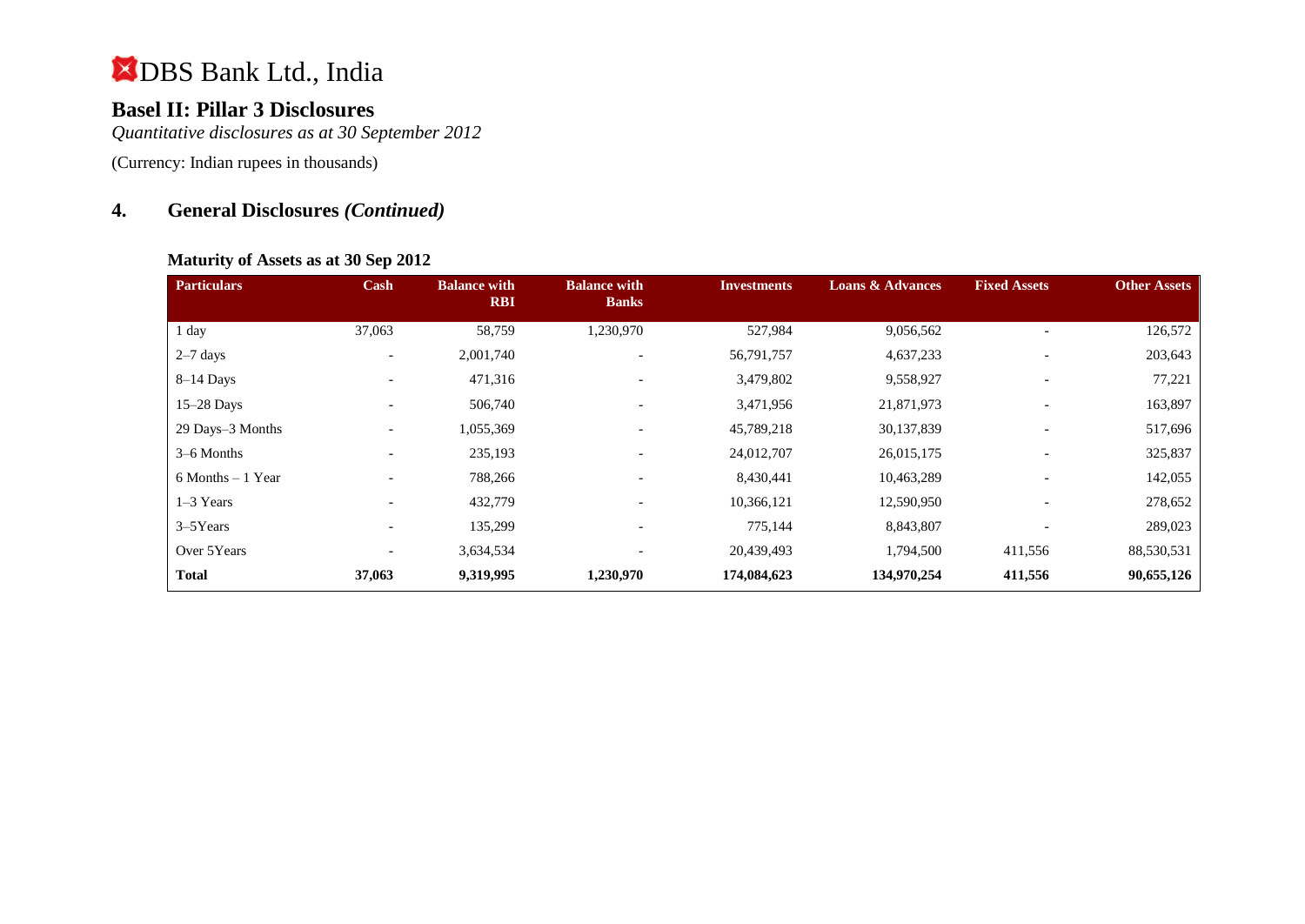## **Basel II: Pillar 3 Disclosures**

*Quantitative disclosures as at 30 September 2012*

(Currency: Indian rupees in thousands)

## **4. General Disclosures** *(Continued)*

#### **Classification of NPA's**

| <b>Particulars</b>     | 30 Sep 12 |
|------------------------|-----------|
| Amount of NPAs (Gross) | 3,910,108 |
| Substandard            | 2,937,446 |
| Doubtful 1             | 4,080     |
| Doubtful 2             | 893,582   |
| Doubtful 3             | 75,000    |
| Loss                   | ۰         |

#### **Movement of NPAs and Provision for NPAs**

|              | <b>Particulars</b>                                           | 30 Sep 12 |
|--------------|--------------------------------------------------------------|-----------|
| $\mathbf{A}$ | Amount of NPAs (Gross)                                       | 3,910,108 |
| B            | Net NPAs                                                     | 1,719,658 |
| $\mathbf C$  | <b>NPA Ratios</b>                                            |           |
|              | Gross NPAs to gross advances (%)<br>$\overline{\phantom{0}}$ | $2.85\%$  |
|              | Net NPAs to net advances (%)                                 | $1.27\%$  |
| D            | Movement of NPAs (Gross)                                     |           |
|              | Opening balance as of the beginning of the financial year    | 2,146,623 |
|              | Additions                                                    | 1,766,184 |
|              | Reductions on account of recoveries/ write - offs            | 2,699     |
|              | Closing balance                                              | 3,910,108 |
| E            | Movement of Provision for NPAs                               |           |
|              | Opening balance as of the beginning of the financial year    | 1,372,266 |
|              | Provision made during the year                               | 818,184   |
|              | Write $-$ offs / Write $-$ back of excess provision          |           |
|              | Closing balance                                              | 2,190,450 |

Amount of Non-Performing Investments and amount of provisions held for nonperforming investments:Nil

#### **Movement in Provisions Held towards Depreciation on Investments**

| <b>Particulars</b>                                                | 30 Sep 2012 |
|-------------------------------------------------------------------|-------------|
| <b>Opening Balance</b>                                            | 128,083     |
| Provisions Made During the Year<br>Add:                           |             |
| Less: Write off / Write back of Excess provisions during the Year | 119,720     |
| <b>Closing Balance</b>                                            | 8,363       |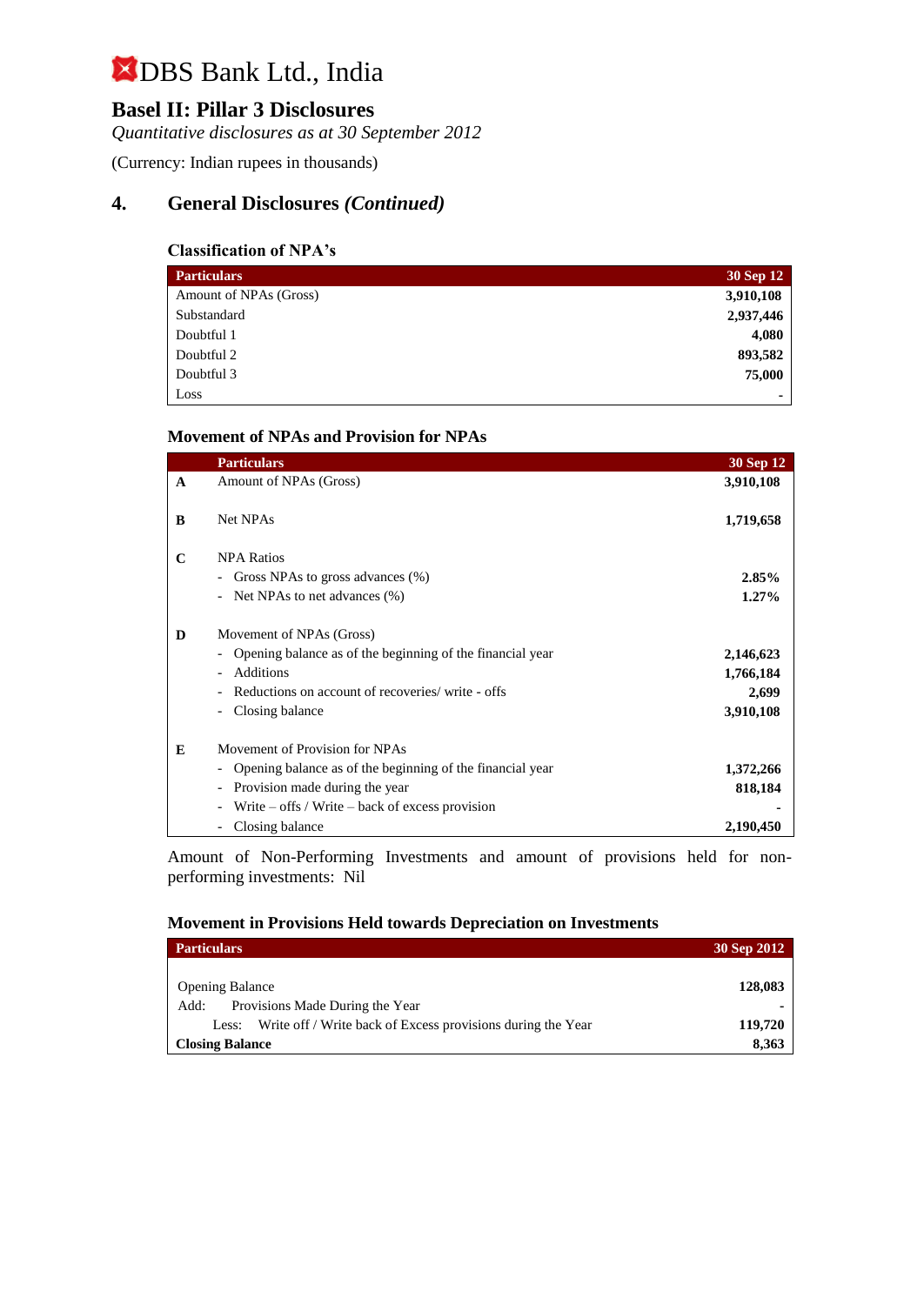## **Basel II: Pillar 3 Disclosures**

*Quantitative disclosures as at 30 September 2012*

(Currency: Indian rupees in thousands)

## **5. Disclosures for Credit Risk: Portfolios subject to Standardised approach**

#### *Quantitative Disclosures*

Categorization of Advances (outstanding) classified on the basis of Risk Weightage is provided below:

| <b>Particulars</b>    | 30 Sep 12   |
|-----------------------|-------------|
| $< 100 %$ Risk Weight | 76,714,661  |
| 100 % Risk Weight     | 51,539,051  |
| $> 100\%$ Risk Weight | 8,906,992   |
| Total                 | 137,160,704 |

## **6. Disclosures for Credit Risk Mitigation on Standardised approach**

#### *Quantitative Disclosures*

As of 30<sup>th</sup> September 2012, the Bank has not availed of Credit Mitigation techniques.

### **7. Disclosure on Securitisation for Standardised approach**

The Bank has not securitized any assets in the year under review.

### **8. Disclosure on Market Risk in Trading book**

#### *Quantitative Disclosures*

#### **Capital Requirement for Market Risk**

| <b>Particulars</b>                     | 30 Sep 12 |
|----------------------------------------|-----------|
| Interest rate risk                     | 4,288,961 |
| Foreign exchange risk (including gold) | 315,000   |
| Equity position risk                   |           |